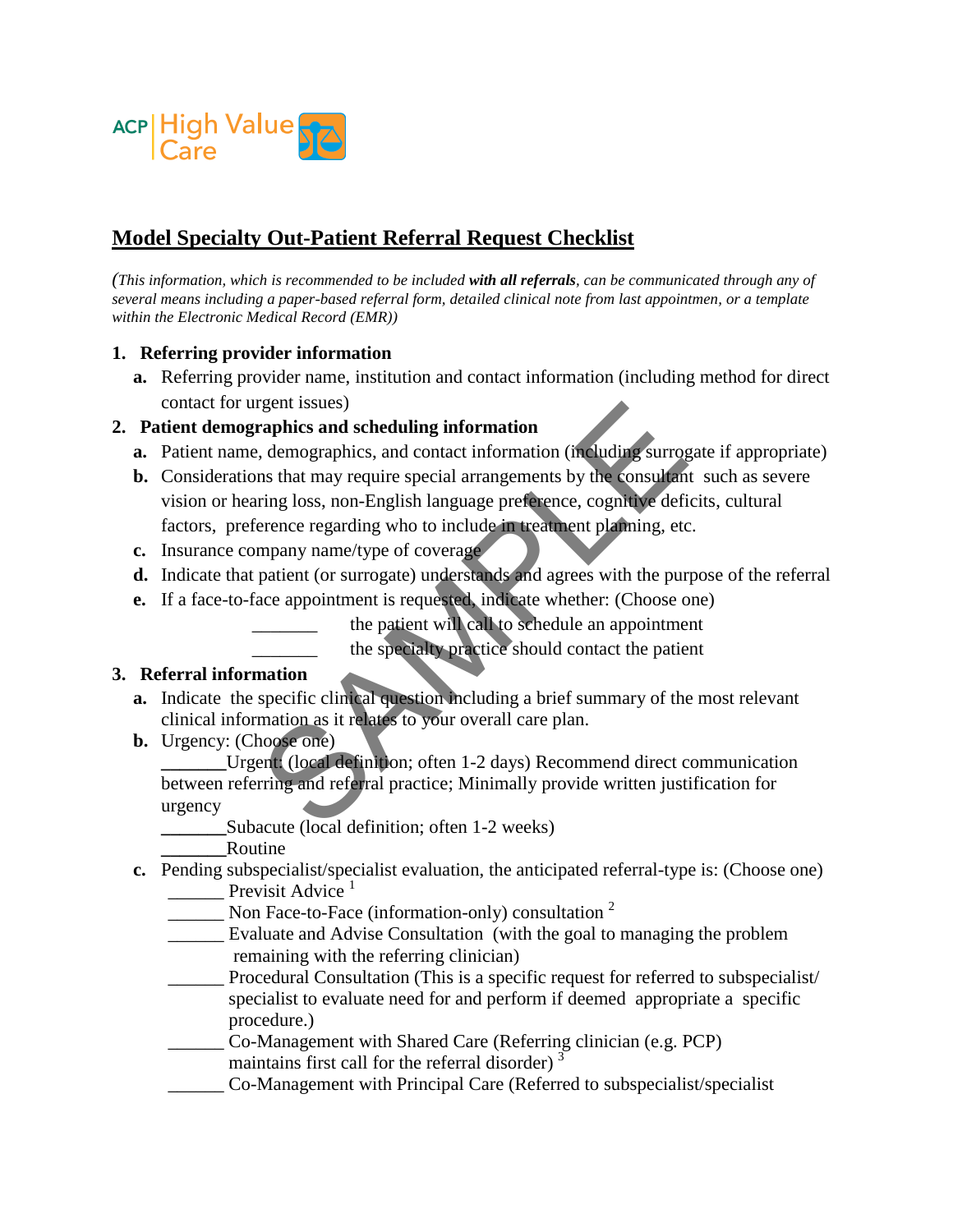assumes first call for the referral disorder) <sup>4</sup>

Please assume Full Responsibility for Complete Transfer of all Patient Care **d.** Pertinent Data Set**:** Clinical information **directly relevant** to the referral question. May include results of recent office visit; care summaries; relevant lab and imaging data and/or specific clinical information requested by the referred to specialty/subspecialty practice prior to the consult. *Please refer to the pertinent data set recommendations for select specific conditions developed by medical societies that participated in the American College of Physicians' High Value Care Coordination (HVCC) project available at* [http://hvc-dev.acponline.org/physres\\_data\\_sets.html](http://hvc-dev.acponline.org/physres_data_sets.html)

### **4. Patient's Core (General) Data Set: (***Should be included with all referrals* **as an aspirational goal; use EMR-generated data/summaries when available):**

- **a.** Active problem list
- **b.** Updated medication list; medical allergies
- **c.** Summary of any significant medical and surgical history not previously specified
- **d.** Summary of any significant family history not previously specified
- **e.** Summary of any significant behavioral habits/social history not previously specified.
- **f.** Care Team members --- List of physicians and other healthcare professionals (E.g. medical specialists/subspecialist, mental health professionals, case managers, etc.) participating in the care of the patient

## **5. Care Coordination**

l

- **a.** Referring practice requests notification from the specialty practice of the following: (circle any applicable)
	- Receipt of the referral
	- Date of scheduled appointment
	- Decision to defer appointment and reason why
	- Patient cancellation or no-show for the appointment
- **b.** Referrals made from one non-primary care specialty to another (e.g. secondary referrals) are advised to include the notification of the patient's primary care clinician with patient consent. dication list; medical allergies<br>any significant medical and surgical history not previously<br>any significant family history not previously specified<br>any significant behavioral habits/social history not previously<br>nembers -

<sup>3</sup> Shared care indicates that the care of the referred patient for a specified condition or set of conditions is shared between the referring clinician and the subspecialist/ specialist with the referrer assuming responsibility for most of the elements of care for the specified condition, unless other arrangements agreed upon.

<sup>&</sup>lt;sup>1</sup> Previsit Advice: Previsit preparation or assistance which can take place before any type of referral can include establishment of referral guidelines; request for guidance regarding whether referral is to appropriate subspecialty/specialty; and guidance for pre-visit work-up. If referring and referred to practice have an on-going relationship, best to handle these issues through a formal care coordination agreement.

<sup>&</sup>lt;sup>2</sup> Non Face-to-Face consultation: An information-only exchange intended to address a discrete question in lieu of an office visit. Depending upon the organization, these may be electronic, phone, or video-based exchanges between the referring provider and the subspecialist/specialist. Non face-to-face consultations should allow the subspecialist/ specialist to convert the request to an office consultation for reasons of case complexity.